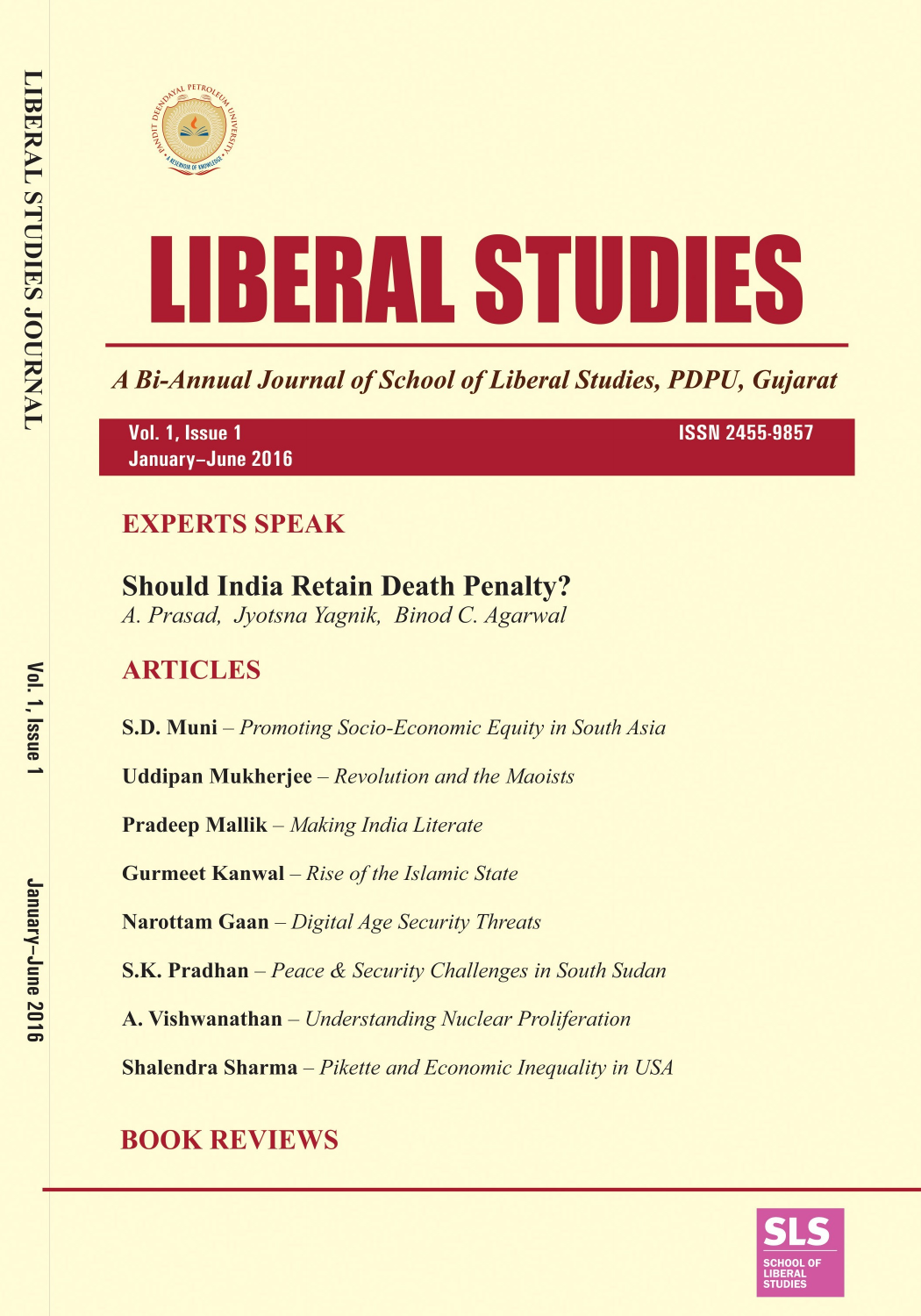## *Articles*

### **S.D. Muni\***

### *Promoting Socio-Economic Equity in South Asia: Challenges and Prospects\**

### **Growth and Equity**

For the past decade or so, questions related to equity have been front loaded on the global agenda of economic growth and development. Equity has an umbilical but extremely uneasy relationship with growth. It is almost meaningless to talk of equity if there is no growth, and growth, in the long run, may be seriously imperilled and jeopardised if it thwarts equity.

The vision of "Growth with Equity", so assiduously projected during the Sixties and the Seventies sadly stands shaken if not shattered. The illusion of "trickle-down" mythology has been exposed. Pope Francis, in a paper written in November 2013, described the "trickle-down theories" as "never being confirmed by facts", adding that these theories express "a crude and naïve trust in the goodness of those wielding economic power and in the sacralised workings of the prevailing economic system." A few months later, in April 2014, the Pontiff again twitted: "Inequality is the root of social evils." Reading this tweet, my memory was thrown back to the early seventies when Indira Gandhi of India called poverty the greatest polluter of human society.

The voices expressing unease with inequalities are becoming louder and more powerful as inequalities haunt even the developed world. Recall President Obama's statement that termed inequality as the "defining challenge of our times." The American people have marched to "Occupy Wall Street" saying "We are the Ninety Nine Percent" victims. The IMF Chief Christine Lagard warned a conference in Brussels on 17 June 2015, that "If you want to see more durable growth, you need to generate more equitable growth." Such voices

<sup>\*</sup> The author is Professor Emeritus, Jawaharlal Nehru University (JNU), New Delhi; former Ambassador and Special Envoy, Government of India; Distinguished Fellow at the Institute for Defence Studies & Analyses (IDSA), New Delhi.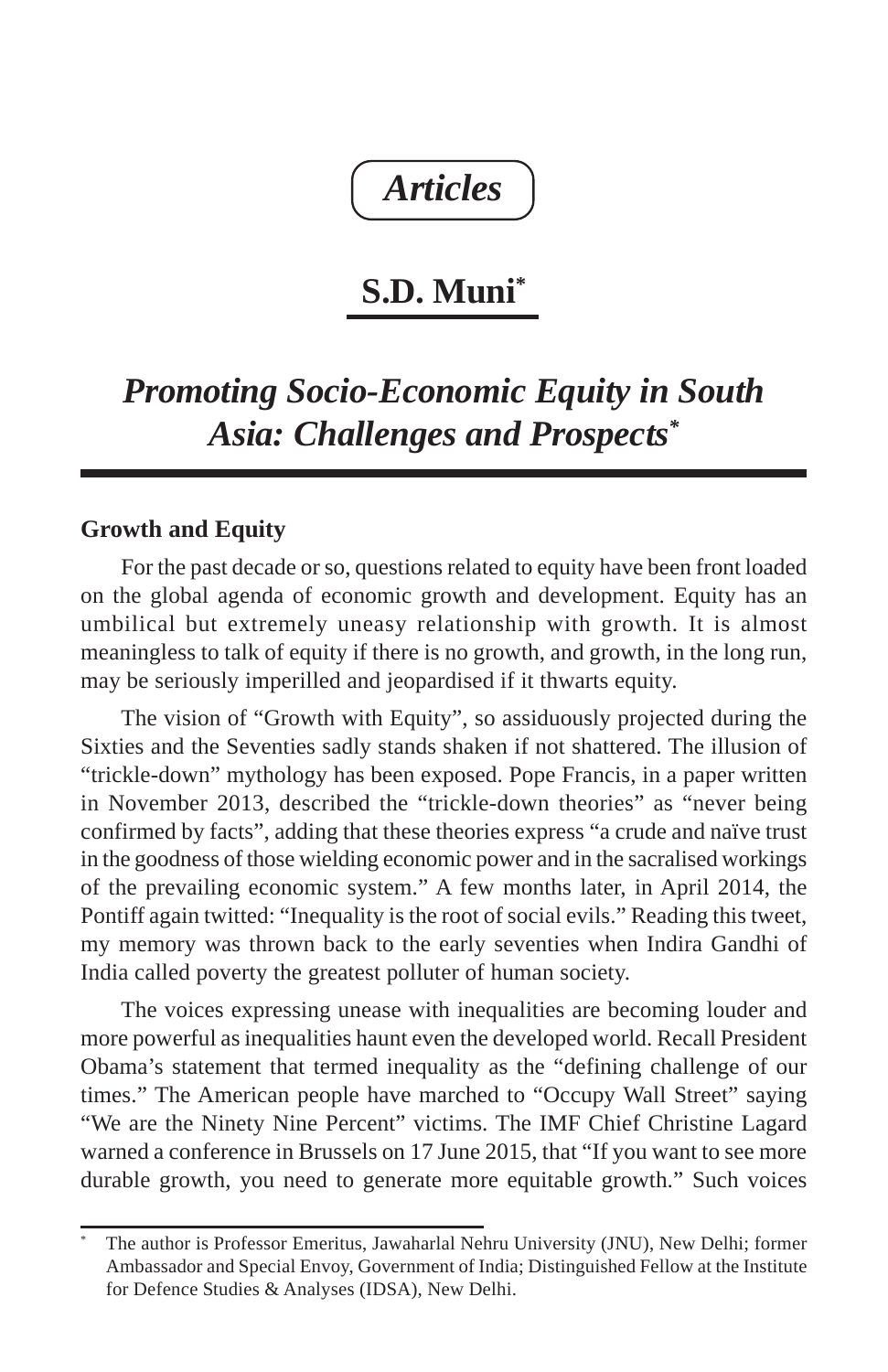reflect the scrutiny of global economy carried out by scholars like Amartya Sen, Joseph Stiglitz and Thomas Piketty, and many others. The world leaders are also deeply concerned about the possibility of coming global economic recession in 2016. A number of recent reports by the United Nations Department of Social and Economic Affairs, World Bank, International Monetary Fund (IMF), Organisation of Economic Cooperation and Development (OECD) have strongly emphasised the need for equality. In his preface to the Report on World Social Situation, Wu Hongbo, the UN Under Secretary General says: "As the International Community shapes its vision for a post-2015 global developmental agenda, worsening inequalities across and within many countries have been an important part of the discussion." The democratic Presidential hopeful in the US, Hillary Clinton, in a major campaign speech focussed on the US economy and counted the woes of capitalist growth. She blamed globalisation and technological change for the plight of the growing inequality, lamented the erosion in the bargaining power of the workers and made a strong plea for punishing corporate criminals.

In May 2015, I bumped into a panel discussion at the Brookings Institution, Washington. They were celebrating the re-release of Arthur M Okun's 40-yearold book *Equality and Efficiency: The Big Tradeoff*. It was underlined in the course of discussion that the share of wealth of the top one per cent in the US rose from eight per cent during the early 1970s to 20 per cent at present. One panellist assessed that if the US income distribution was the same today as it was in 1979, then one trillion dollar will shift from the rich to the poorer, making the bottom 80 per cent gain by 25 per cent and the top one per cent lose 50 per cent of their wealth.

### **The Equity Issue in South Asia**

Viewed in this international context, debating the equity issue in South Asia is therefore, both, important and opportune for joining the raging debate on growth and equity. The world leadership is nervous as evident from the G-8 and G-20 deliberations and intellectual foundations of the Bretton Woods Institutions are under serious pressure. Everyone is looking for new and effective answers to the dilemmas of development generated by phenomenal growth and frightening inequality.

For all those who are concerned with global growth, attention to South Asia is inevitable. How can the world's fastest growing region that has left behind the "tiger" economies of East and Southeast Asia be ignored? The latest available estimates peg South Asian countries' growth rates at five to eight per cent. India is leading South Asian growth trajectory and may continue to do so until 2030 and even afterwards, these estimates suggest. South Asia also houses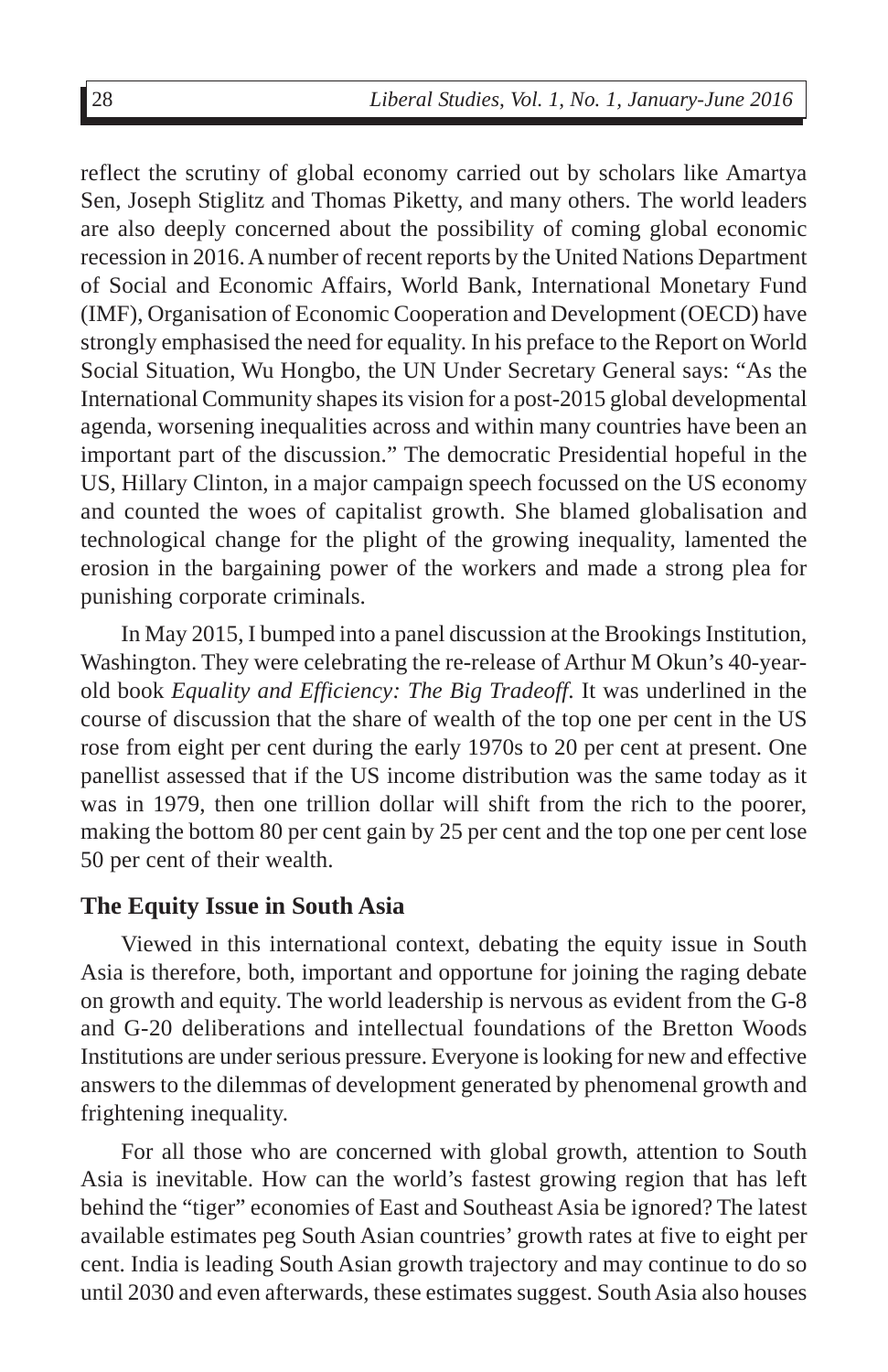the world's largest working age population and a burgeoning middle class. Its growth potential lies, besides other factors, in properly harnessing its demographic advantage, which is not available to China and other emerging economies.

On the negative side, South Asia has the distinction of housing the world's largest number of poor people, despite its impressive poverty reduction record. There are varied poverty bench marks in Asia. On the basis of people living on less than 1.25 dollar per day, in 2015, South Asia has nearly 350 million absolutely poor people. India and Bangladesh have the most of them. This accounts still for around 30-35 per cent of the world's total poverty. We in this region have also had a fair share of the world's fragile and failing states, confronting serious internal violence and political flux. The situation in this respect has improved in Nepal and Sri Lanka, but anxieties and concerns persist elsewhere.

Poverty is neither an equivalent nor a synonym of equality, but in South Asia, the two extensively overlap. South Asia's inequality is characterised by the fact that the worth of the top 10 per cent of its population is more that 380 times of those at the bottom. There are, however, many layers of this inequality in a region characterised by huge diversities, even extremities. As compared to other regions of emerging and developing economies, South Asia represents moderate levels of monetary or 'outcome' inequality. It has done better as compared to countries like China, Mexico and South Africa, but is lagging behind those like Brazil, Indonesia and Argentine. However, with respect to the 'inequality of opportunity', South Asia's performance is dismal. In education, there has been significant improvement in primary school enrollments, but huge dropouts when you go to the secondary and tertiary levels. The condition of higher education is bad with hardly any institution making its mark in the global or even Asian rankings. In the area of health care, South Asian performance is particularly worrisome, be it under-nourishment, child mortality, maternal mortality or access to primary health care facilities. Sri Lanka and Maldives have, however, done much better than the rest of South Asia in health care and other human development indices. This region is also considerably poor in the field of gender equality, be it the access to paid employment, education and health care, or representation in decision-making bodies. The latest and final UN Report on the performance of Millennium Development Goals presents a detailed picture of South Asia's comparative status in many areas related to "equality of opportunity."

The inequality situation of South Asia gets further complicated when available indices are looked at in terms of rural urban divide and, minorities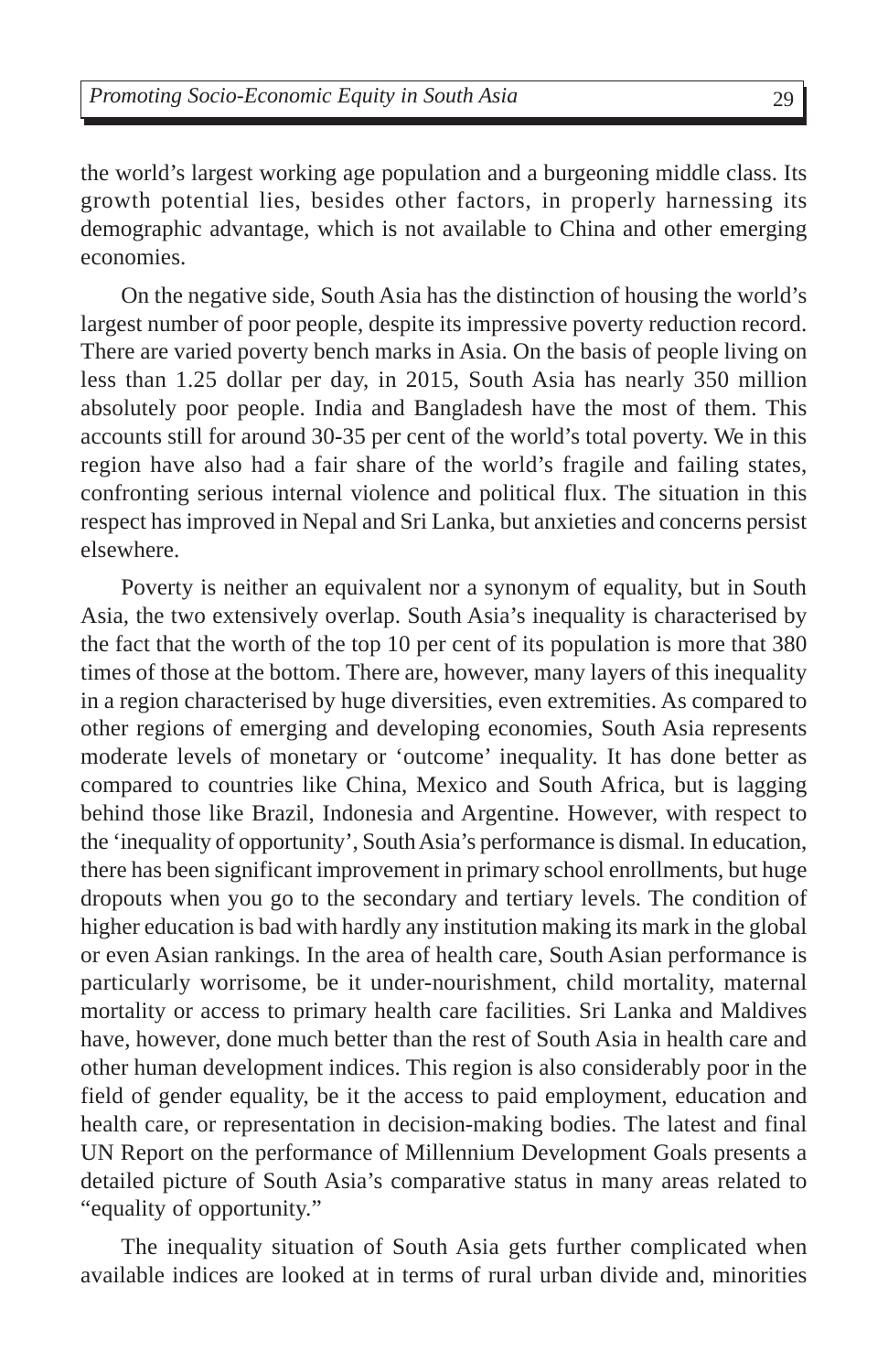and socially marginalised (caste and ethnic) groups. Education and location are key factors in defining South Asian inequality. Not enough and authentic data is available in this respect for all the South Asian countries. Even UN and other documents computing inequality have seldom paid attention to the opportunity status of the marginalised and excluded social groups, with the exception of rural population and women. In India, the results of socio-economic survey undertaken in 2011, for the first time after 1931, have been withheld for political reasons. According to one assessment for 2004–2005, the head count ratio suggested that within the overall poverty figure of 22.7 per cent, the poverty among the Scheduled Castes and Scheduled Tribes was 35 per cent, for Muslims it was 31 per cent, Other Backward Classes 21 per cent, and for the general category only 8.7 per cent. Poverty in India, therefore, is writ large on the poverty of the marginalised groups. The picture is not radically different in other South Asian countries.

An official committee appointed under Justice Rajinder Sachar in 2005 to look into the conditions of Muslims in India found that in accessing opportunities in the areas of residence, education and work, the condition of Indian Muslims was worse than those of its traditionally excluded Scheduled Castes (SCs) and Scheduled Tribes (STs). Indian Muslims, who constitute 14 per cent of the total population, find only 2.5 per cent representation in bureaucracy. Another excluded group in India, the Dalits ("untouchables") that constitute around 20 per cent of the rural population make 38 per cent of the rural poor. Similarly, Tribal groups that constitute about 11 per cent of rural population account for 48 per cent of the poor people. Not much data is available for minorities in other countries, but one estimate for Pakistan suggests that minority-poverty is 39.6 per cent against the national poverty figure of 24.6 per cent. Economic conditions of other marginalised and excluded groups like minorities in Bangladesh, Sri Lanka and Madhes and Janjati groups in Nepal are also worrisome. The figures available to us may not be precise and updated but the point being underlined here is that in South Asia, poverty and inequality overlap social backwardness, marginalisation and exclusion.

### **Meeting the Equity Challenge**

For meeting the global challenge of inequality, economic pundits and policy makers, including experts from the Bretton Woods Institutions have been advancing a number of policy interventions in the name of 'structural adjustments/reforms'. On top of their agenda has been the need for macroeconomic stability and fiscal prudence (including tax and transfer policies). There is also clear emphasis on smart structural reforms in the vital areas of education, health care, labour market, gender equality and land holdings. The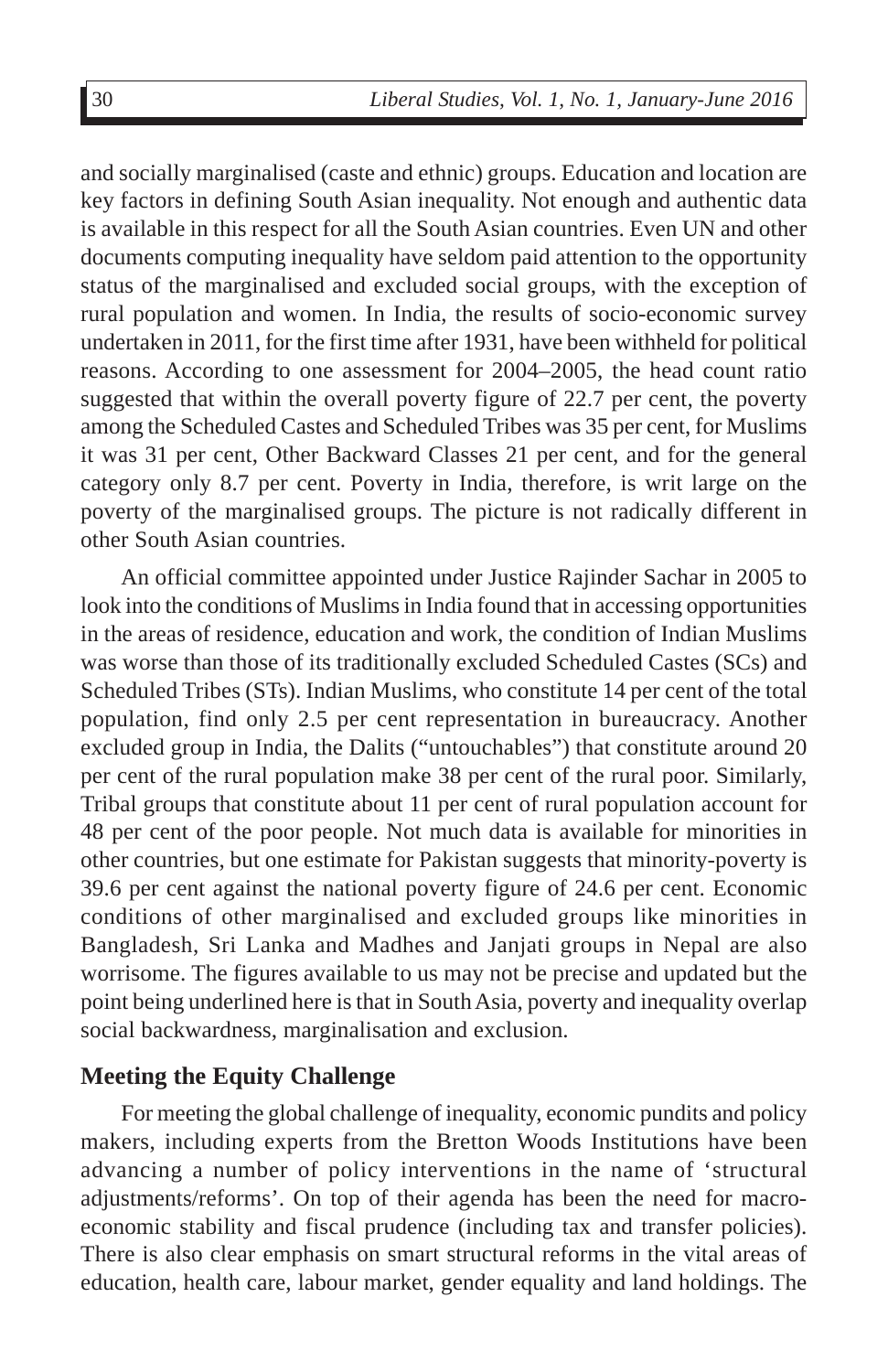recommended policies also include creation of strong social security net and even conditional cash transfers. These policy packages, however, have to be tailored according to the specific needs of the countries and sectors concerned.

South Asia has worked on many of these prescriptions with mixed results. For instance, in the area of social security, some of the South Asian policy initiatives have received international appreciation. Bangladesh's Grameen Bank (for micro-credit), Pakistan's Benazir Income Providing Scheme, India's Mahatma Gandhi National Rural Employment Guarantee Act (MGNREGA) and Sri Lanka's Jansaviya and Smrudhi schemes may be mentioned in this respect.

Such policy interventions have yielded only partial results in most of the cases. One of the former South Asian Prime Ministers publicly confessed that only 15 per cent of the resources committed to welfare measures reach the targeted groups. The rest are either consumed in administrative costs or are usurped by diverse groups. Reasons for this have been many and varied. To begin with, Bretton Woods prescriptions that generlly shape and define these policy interventions are drawn from different cultural perspectives and requirements. The Bank and the fund, above all, want their loans to be serviced and that cannot be done without generating growth. That's why stress is on reforms and adjustments, not on basic changes and transformations in the economies of the targetted countries. Then the emphasis of the South Asian policy makers have also always been growth. Equity measures are pursued more as fire fighting exercises in the interest of political survival, not as the main concern for change and balanced development.

That is perhaps why the revenue collection in South Asia has been rather poor as compared to many other developed and emerging Asian economies. In Pakistan, for instance, only one per cent of the population is covered under income tax. In India tax exemptions make procedures complex and give greater advantages to the rich. Tax structures should cover wider sections, close tax shelters and curb monopolies. Poor revenue collections have led to poorer allocation of resources in the social sector. Education and public health initiatives have been affected by poor financial allocations and lack of political will to carry out bold and sustained reforms. Social safety nets have been breached by high administrative costs. Many of the fuel and food subsidies are skewed in favour of the undeserving and against the deserving recipients. Corruption and lack of proper governance are wide spread with no or very weak system of accountability. Above all, with the change in political regime in a country generally, the set of policy initiatives in social sector become vulnerable. They are often dropped, replaced or rehashed with different nomenclatures, or left unattended to become dysfunctional.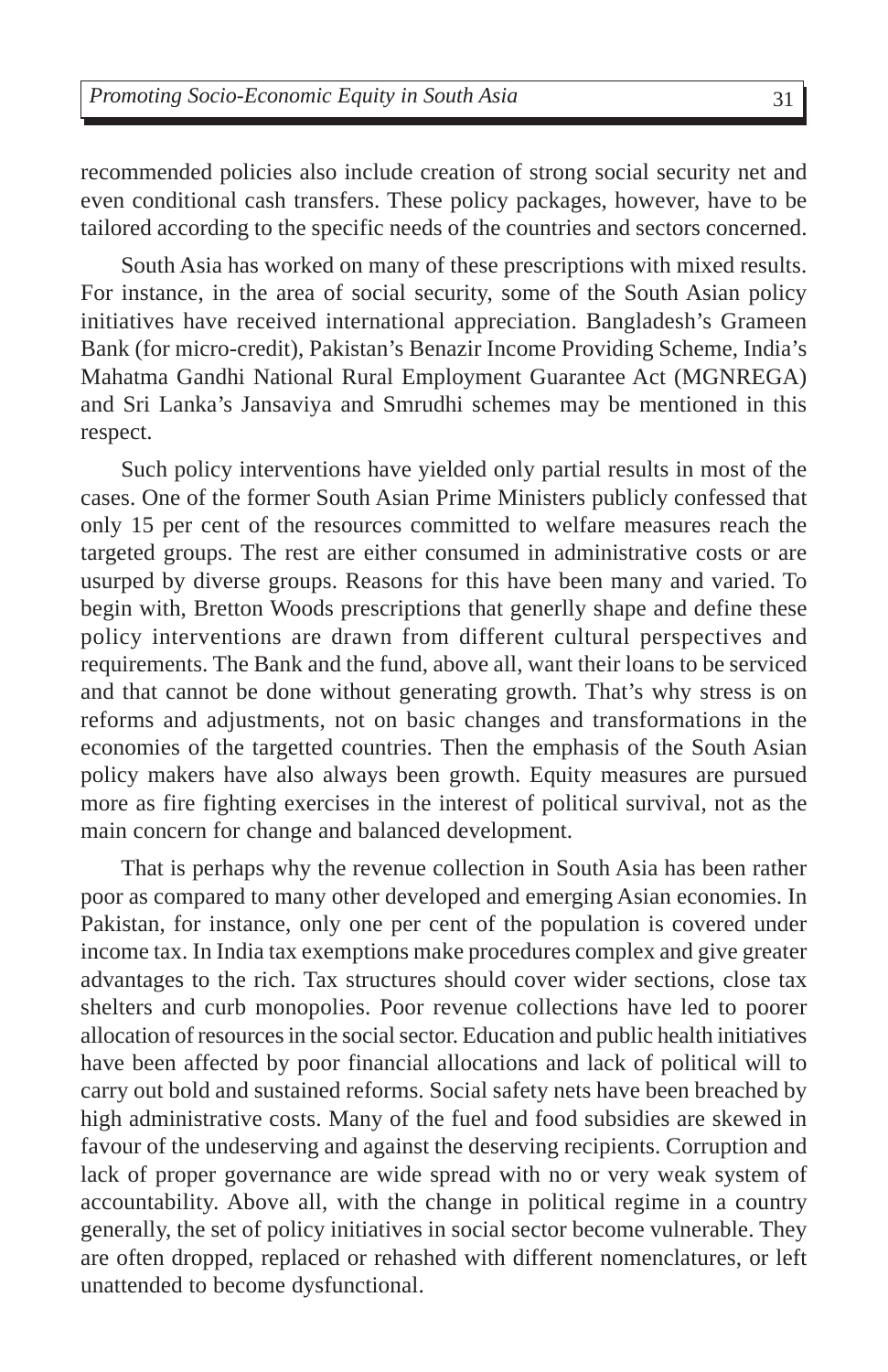What we need, therefore, is an objective and dispassionate scrutiny of the existing policy inrerventions that seek to redress the equity balance in the midst of growth momentum. Such a scrutiny is better undertaken by brilliant minds present here rather than by the babus shuffling files in various Ministries and Departments in the South Asian capitals and metropolis. This exercise will help us draw lessons in learning where we are at fault and how to correct ourselves. We may thus be able to streamline and reinforce the required policy interventions.

I am not quite competent in suggesting specific innovative policy packages. The broad areas of policy interventions, however, need to focus on three fronts i.e. opportunities, mobilities, and social support. We have noted above that social safety net programmes of South Asia have received wide acclaim. But South Asia spends less on its social safety programmes than on its fuel subsidies. Accordingly, there is ample scope for these programmes to be expanded, strengthened and possibly, even redefined. South Asian countries' allocations in this sector vary from 0.25 to 2.0 per cent of GDP which need to be somewhat harmonised across the region around the global average of 1.50 per cent or more.

Also take the issue of positive discrimination through employ-ment quotas and reservations for the excluded and marginalised groups. In India, positive discrimination is constitutionally protected. This has helped many lower castes and untouchables to climb up the social and economic ladder of development. There is no doubt that still a case for keeping these reservations exist, though initially they were planned for a specified time period. In view of the success of this provision, many other social groups are also asking for positive discrimination. Women may deserve such job quota reservations most, but they may never be considered for. The eligibility for the reserved category for many social groups therefore needs to be seriously re-assessed. In the long run, however, allocating resources and creating opportunities for greater employability may be preferable over protecting jobs. It may be noted in this respects that many of the reserved quota jobs for the backward groups are not filled for years partly because of the prejudices of the upper caste managers of these jobs but partly also for the non-availability of qualified (at the minimum level of proficiency) persons.

The minorities are also asking for such privileges. Recently in India, a small number of Muslims qualifying for the prestigious civil service examinations were financially supported by Zakat (charitable contribution/ religious tax in Islam) fund. Why the State funds cannot offer such support and why such funds should not be mandated only for socio-economic empowerment?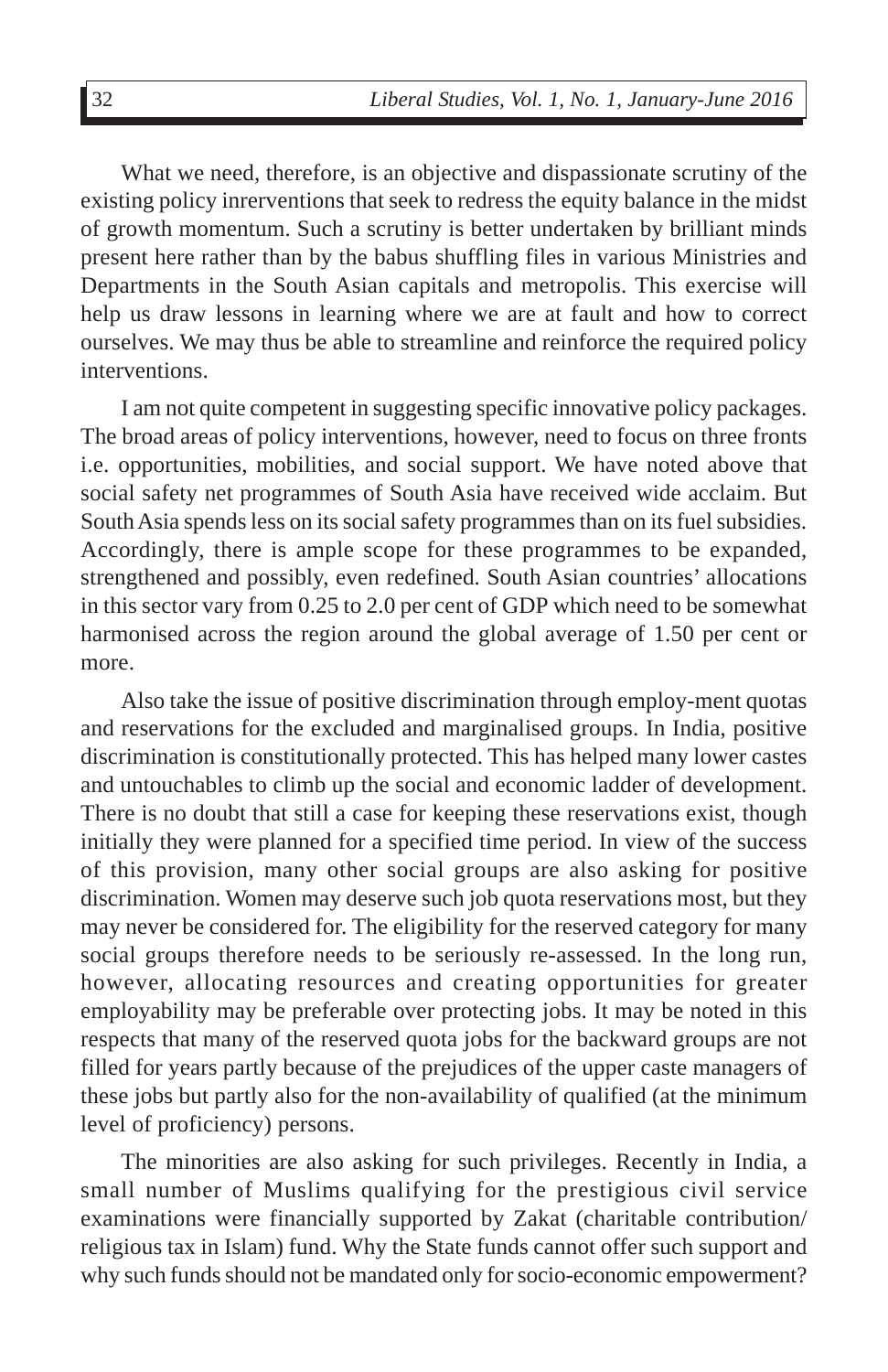Will it be wrong to shift a good part of the resources allocated for subsidising religious pilgrimages like *Haj* to such empowerment. Voices are continuously being raised in favour of cutting down on misused and unnecessary subsidies and make the surplus resources for creating opportunity channels for the minorities.

Studies have revealed that economic mobility from rural to urban areas, from one job to another and one country to another has helped reduce poverty in South Asia. International migration has also brought in remittances and helped national economy. Such remittances are highest in India in absolute amounts and they constitute a sizable proportion of national GDP in Bangladesh (12 per cent) and Nepal (25 per cent). These remittances have aso energised rural economy in the region. Attempts should accordingly be made to facilitate legitimate migration and protect the rights and security of the migrants. At the regional level, we may even consider evolving a system of South Asia work permits that is accepted across the borders. South Asian countries may also like to explore the possibility of setting up an independent Equal Opportunity Commission (as suggested in the Sachar Report for Indian Muslims) to attend to and address, the grievances of the socially and economically deprived, excluded and marginalised people.

While South Asia works on the present set of adopted and innovated approaches to address opportunity inequality, it must be realised that these approach are piecemeal, incremental and even vulnerable to regime changes. They are also highly susceptible to bureaucratic whims and leadership ideosyncracies. In many cases, these programmes are designed and shaped by donors to suit their priorities and preferences. These approaches amount to taking the inequality bull, at best by its tail, which cannot over-power and subdue it completely. In fact, some of the proponents of Development Policy, both nationally and internationally, passionately argue that not only inequality can never be completely eliminated but it need never be eliminated. According to them, some inequality is good for growth and social dynamism as it energises efforts and competition. This, even as a thought, howsoever economically attractive, is socially pejorative and pernicious, particularly for 'opportunity' inequality. They also argue that redistribution exercises in the interest of equity come at some cost for economic efficiency. My humble submission is let it be so in the larger interest of sustaining balanced growth. It is unfortunately true that the governments all over the world, and also in South Asia, are at times excessively obsessed with growth ignoring its long term social and political costs.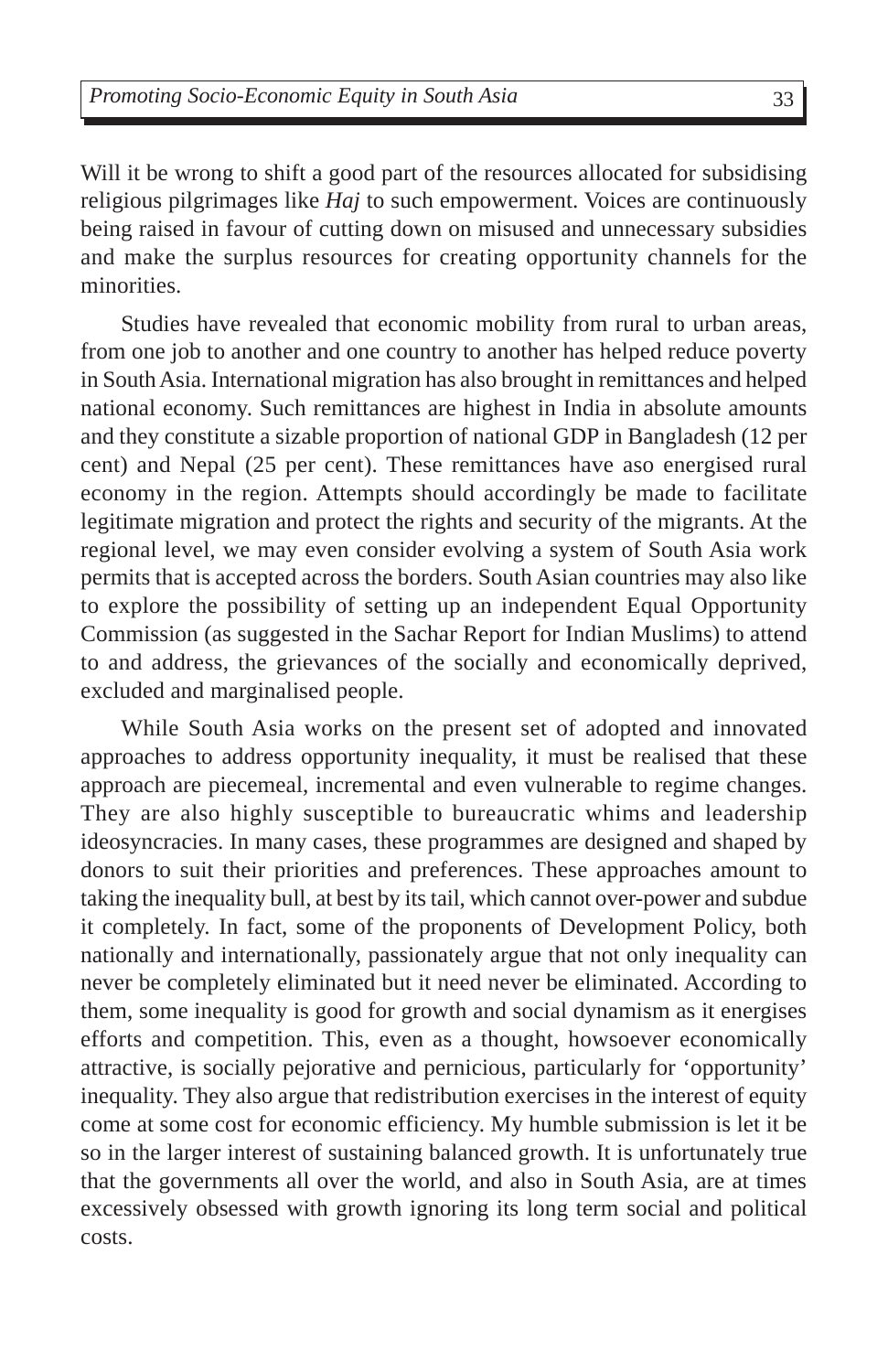#### **Look Beyond: Revisit Growth Strategy**

This takes me to a rather provocative question; should we revisit South Asia's growth strategies that have been modelled on neo-liberal approach? This revisit is not to bury, but to bolster the neo-liberal strategies. The foundations of neo-liberal paradigm is rooted into capitalism which seems to be drifting into some sort of a problem zone. Capitalism has stirred discomfort and pain in the developed market economies of US and Europe. We noted Pope Francis decrying the "idolatry" of markets and money. Arthur Okun had argued that while the "market needs a place, mrket also needs to be kept in its place." Thomas Pikkety's bestselling critique of capitalism in the present century draws most of its evidence from US and European economies.

And yet, we in South Asia, nay whole of Asia, have had a happy experience with such growth strategies so far. We need more of growth as a necessary precondition for equitable and sustainable development. Yes, inequity has come almost as an unavoidable by-product of growth based on neo-liberal strategies, but there does not appear to be any other viable alternative. The time may be ripe for vigorous attempts to evolve such alternative but until an alternative emerges, we have to do with what we know and what we have. Therefore, while keeping, and accelerating the growth momentum, let us look at some of the broader economic, political and social dimensions of South Asia in our search for equity.

The present growth strategy has enhanced South Asia's dependence upon global markets beyond our region. These markets are in turbulence which is expected to increase before it settles down. The recent bouts of economic crises in Euro zone and China affected us all in South Asia. To cushion such shocks, we must expand, deepen and consolidate our national and regional markets. At the national level, our social (marginalised and excluded groups) and physical peripheries need to be integrated with the mainstream economy. People living on 'fragile lands', like high mountains, deserts and coastal belts, are vulnerable and mostly economically unconnected. They have to be connected to the mainland through transport and communication networks and brought within the reach of the national economy. Connectivity in general will also facilitate economic growth through harnessing of natural resources and human capital. Similarly, people dislocated as a result of various development projects, national disasters, social conflicts and civil wars, have to be rehabilitated. Mostly, only poor and marginalised groups are worst affected by these disasters and conflicts.

For expanding and reinforcing the regional market, regional integration, through SAARC or sub-regional cooperation has to be expedited. The pending connectivity proposals and the vision of building an economic community need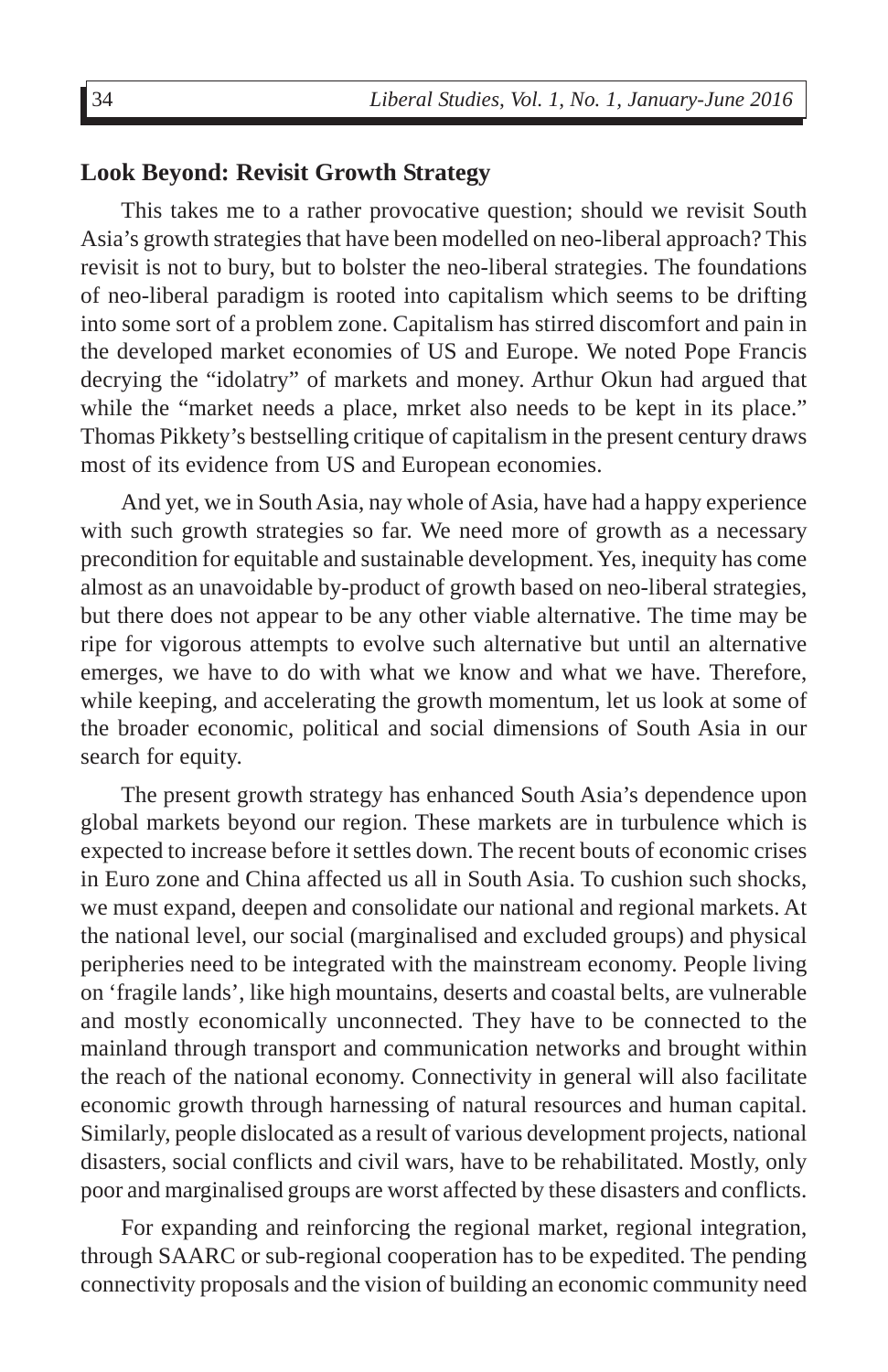to be pursued vigorously. The BBIN initiative has received political endorsement. Such initiatives may also be launched by India, Sri Lanka and Maldives as also by India, Pakistan and Afghanistan. Advantage may also be taken of South Asian countries' participation in the extended regional groupings like BIMSTEC, ASEAN, SCO and Indian Ocean Cooperation. We must learn from the best practices of Southeast and East Asia as these regions were greatly benefitted by regional cooperation in fighting inequality and poverty as well as in building their growth and prosperity.

There are studies that suggest that heavy reliance on market forces, capital promotion, technology infusion, and service sector for growth complicates the equity issue. To balance this, impetus has to be given to labour intensive industrialisation, manufacturing, agricultural reforms and rural development.

A recent World Bank study on addressing inequality in South Asia, estimates that in India, the only billionaires country in South Asia – Nepal being a minor exception (only one billionaire) – while 40 percent of billionaires are inheritance based, 60 per cent of them have made their fortunes in "rent-thick sectors" of economy like telecommunications, real estate, infrastructure, mining, cement, media, and entertainment. All these sectors have also contributed to the growth of a large informal sector in South Asian economy. These sectors being the drivers of growth, are being promoted. Some of these sectors are considered part of knowledge economy, the next stage of industrial economy. But all these sectors being inequality generating, also need to be regulated effectively. Their rent-seeking tendencies that account for the growth of corruption and crony capitalism need to be monitored closely and curbed. All these inequality building sectors of economy in South Asia have also to be subjected to strict regulations. Economic reforms being pursued and planned presently in the region are mostly focussed on boosting growth, not on promoting equity.

Among disincentives to be applied to these sectors could be imposition of minimum and maximum wage regulations and rationalisation of salaries and pay packages. Arguments have also been advanced to monitor salary structures in governement establishments and formal sector employments. The famous economist Anthony B Atkins talks about "ethical pay policy." Hillary Clinton has come up with a new porposal to link wages with profits. In India for instance, the government sector salaries are 4.5 per cent higher than the national average salaries. This is one of the highest in the world. It goes without saying that informal sector thrives on low wages and exploitation of the labour force. Irrationally high salaries has been a problem in the developed economies as well. President Obama had called the pay packages of the top bank executives in the US as a loot of the national wealth. The IMF chief recently expressed her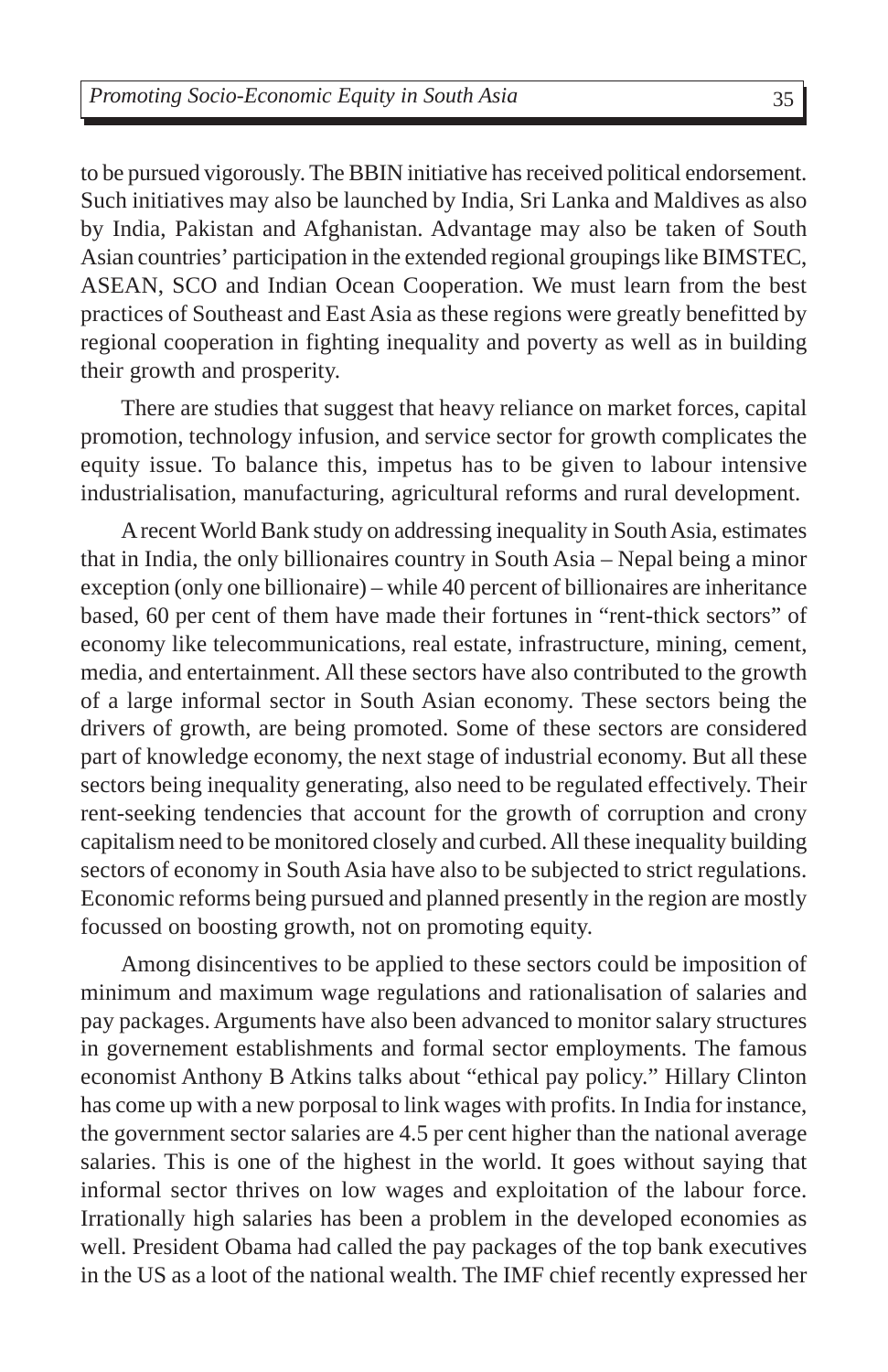shock on knowing that one of the hedge fund managers received 1.3bn dollars as pay package and 25 of such best paid managers earned a combined income of 12bn dollars in 2014. Digitisation of economy in South Asia will also help curb rent-seeking and corruption.

#### **Political Reforms and Social Mobilisation**

We have already noted that inequality resulting from unbriddled growth can be curbed only through intelligent and effective State interventions. Why is it that such interventions have yielded only partial and sometimes, distorted results? Part of the answer is that such policy interventions were pursued inefficiently and half-heartedly, without sufficient political will. The question of political will is the question of the character of the State in the South Asian countries.

For responding to the equity and justice aspirations of the people at large, the State, to begin with, must be democratic, must be representative. The South Asian States have not been fully democratic. For a long time, South had a majority of monarchical, military dominated and autocratic regimes. They survived and prospered by reinforcing socio-economic stratification and inequalities. They were not even strongly inclined to build national economy in their respective countries. Even in India and Sri Lanka, where representative institutions have functioned almost uninterrupted since independence, electoral politics has played with social fault-lines based upon class, caste, religious, sectarian, regional and ethnic divisions. This has sharpened these fault lines and even reinforced them, though, in the long run, such electoral exploitation has also helped marginalised and excluded groups to politically organise themselves and build pressures for their socio-economic equity and justice. In the former authoritarian South Asian countries, democratic transitions were seriously initiated only in the first decade of this century, but they have not been brought to their logical conclusions yet. Commitment to democracy of the new leadership is thin and opportunistic and the regressive and discarded forces are doing their best to stage comeback. A sense of political instability in Nepal, Bangladesh, Maldives and Afghanistan clearly underlines this. In Pakistan also, civil-military relations continue to be tense and army continues to have a significant political role.

For effective interventions in favour of equity, the State has not only to be democratic in its political and electoral dynamics, it also has to be secular and federal. Sectarian (religious, ethnic or majoritarian) identity of the State automatically creates exclusion of minorities and all such social groups that cannot identify with the State. States with religious identities are notorious in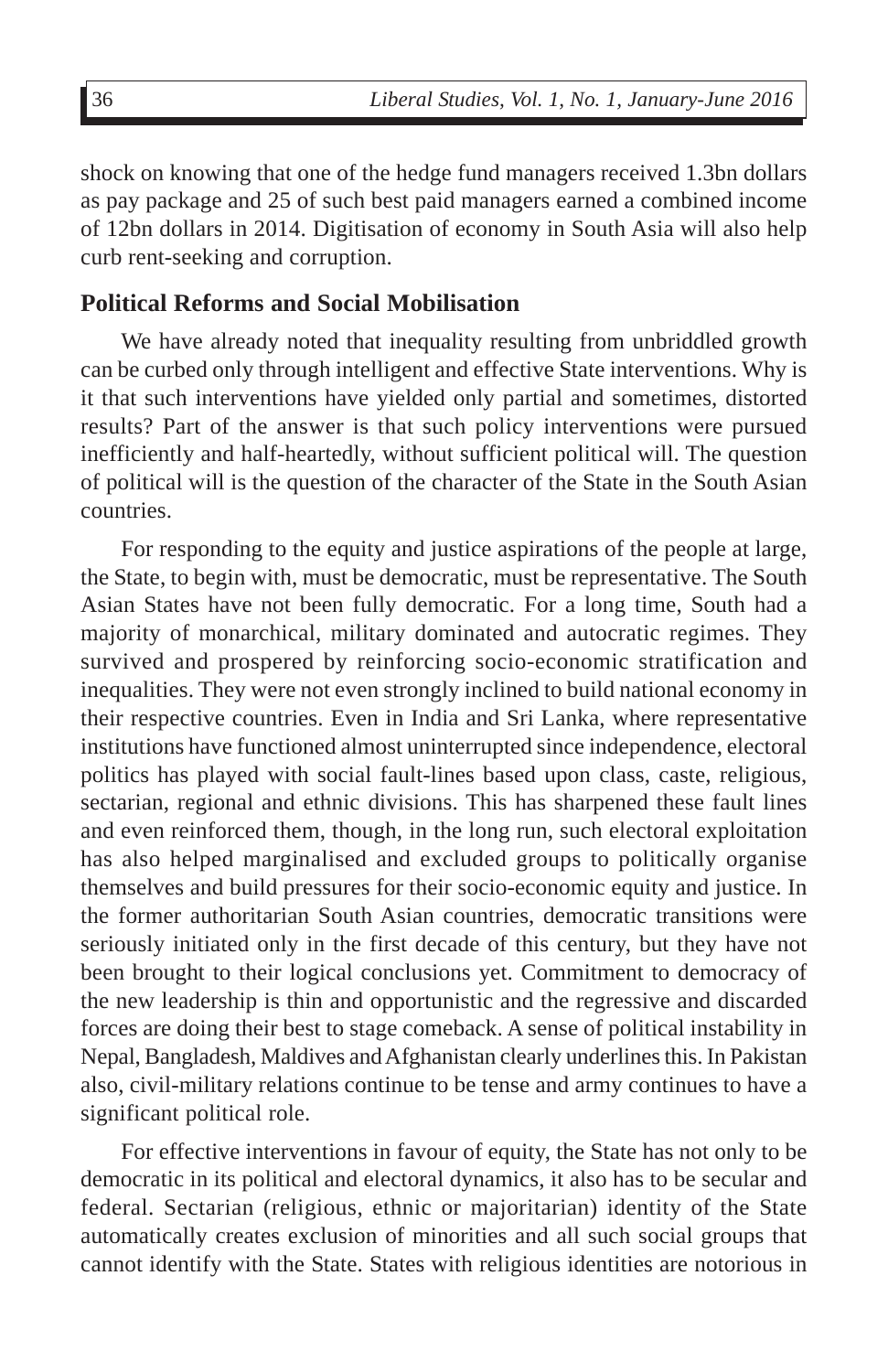discriminating against women and minorities. Centralised character of the State does not allow wider participation in decision-making. Developmental decisions are taken and executed without factoring local needs and requirements. Federalism nd devolution of power to the lowest tiers of decision making, upto village *panchayats* and urban community centres, can cure this aberration. The federalism debate has been vitiated by the induction of issues of the size of the country or its administrative and economic resources as is being done in Nepal, Sri Lanka and Bhutan at present. The call should be taken on the basis of the nature of socal diversity and the size of the social groups that feel marginalised and excluded in a given country.

Secular and participatory character of the State has to go beyond the formal structures and institutions of the State. Political parties and processes have to be based upon wider participation. However, in South Asia, hierarchical ethos of social engagement continue to impinge on democratic institutions and processes. Accordingly, there is marked under-representation of women, minorities and marginalised social groups, in some cases despite political promises as well as legal and constitutional provisions. Unless this is improved upon, the goal of social equity and justice will continue to ellude us.

As State interventions are required to manage the powerful market forces and correct economic distortions, social pressures are needed to reform and discipline the State. In a recent interview, Nobel Laureate Amrtya Sen reflecting on the challenge of sustainable and equitable development said:

…Development has to be a kind of comprehensive social engagement and so it is not just the fault of the government but also the lack of pressure from the public to see the defects in the thinking of governance, to make sure that they are rectified….

As noted earlier, South Asia's social stratification has been nurtured through the layers and layers of historical and cultural evolution. These societies are now passing through rapid transformations. Under the impact of globalisation and economic growth, our societies are quietly experiencing three implosions namely of information, aspirations and identity. These implosions have released two sets of forces; those which are creative and capable in building pressures on the State for equity and justice and those which are obstructing the processes of equity and justice. The former are responsible for driving democratic transition in South Asia and the latter have unleashed extremism, violence and disruption. While mainstreaming of the violent Maoist insurgency into a democratic process in Nepal stands out as the best example of the former, the rise of the forces of unabashed terrorism and sectarian violence in Afghanistan and Pakistan, represent the worst of the latter. We were all shocked to see the brutal and